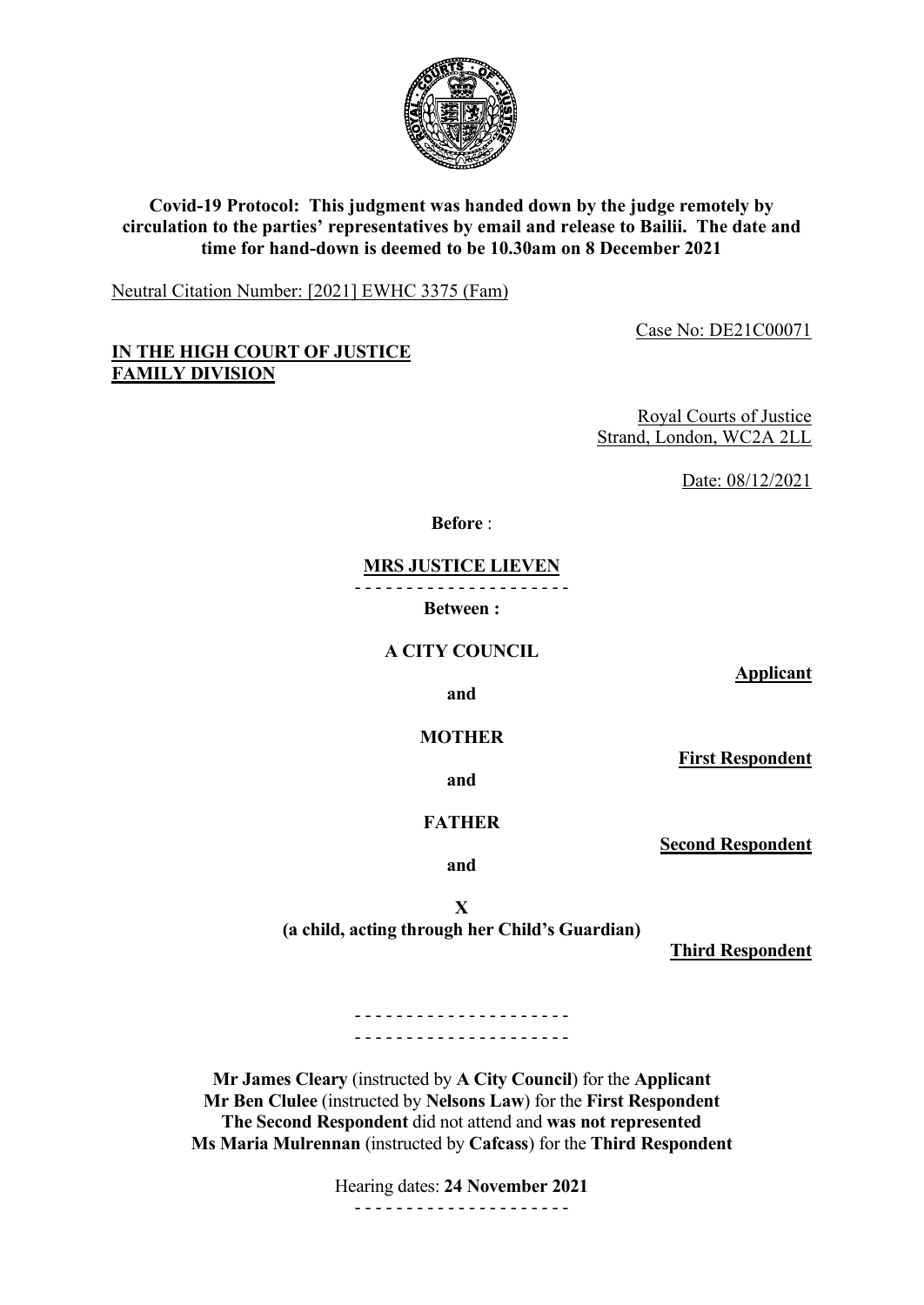# **Approved Judgment**

.............................

MRS JUSTICE LIEVEN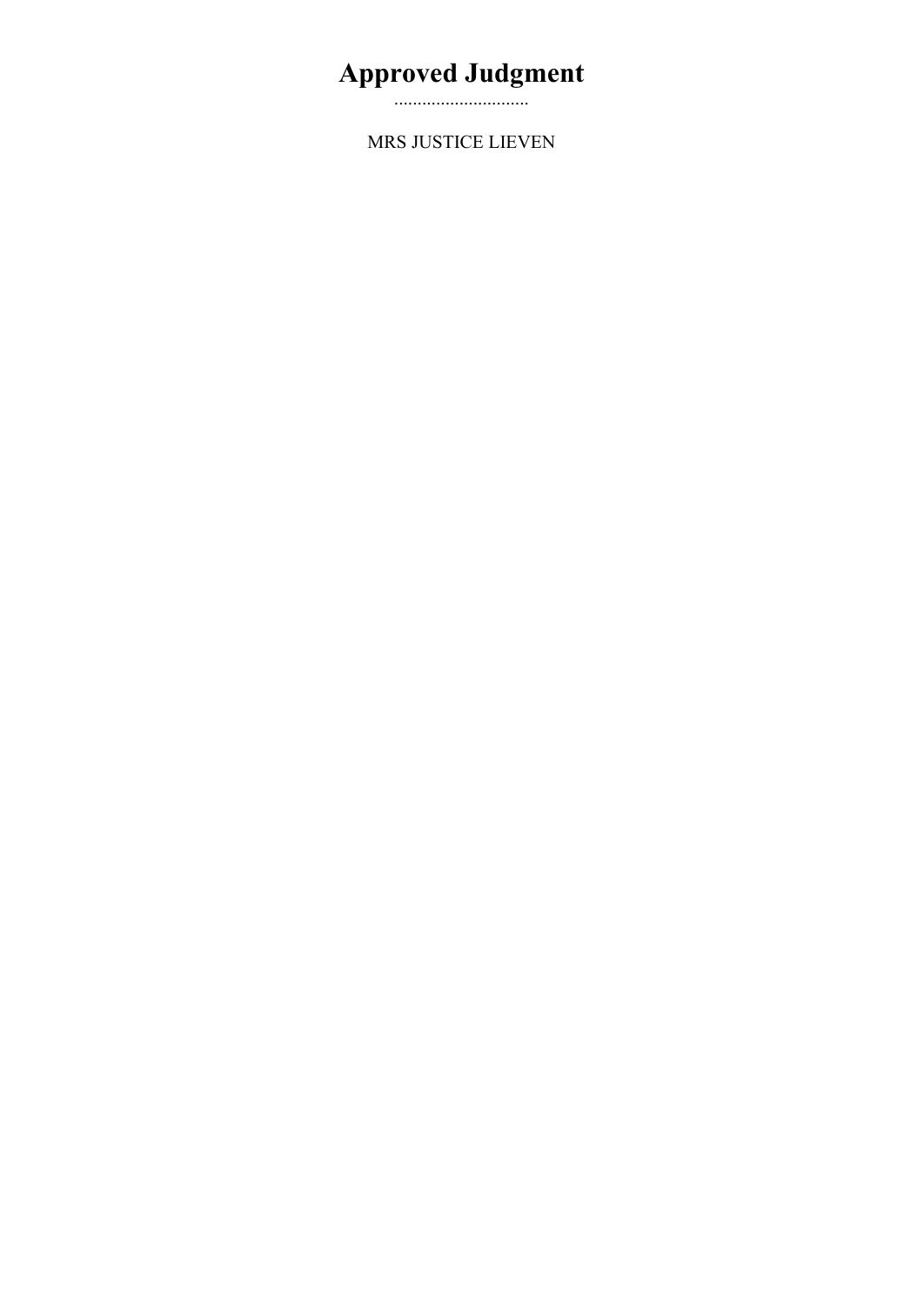# **Mrs Justice Lieven DBE :**

- 1. This case concerns an application by A City Council ('LA') for a final care order in respect of X. There is also before me an application by the Mother for an injunction preventing the LA from consulting with the Father about any issues concerning X. The LA had applied for a declaration that it was not required to consult the Father, but they now seek leave to withdraw that application. The making of the final care order is not contested. However, the LA do contest the making of the injunction sought by the Mother.
- 2. The LA was represented before me by Mr Cleary, the Mother by Mr Clulee and the Guardian by Ms Mulrennan. The Father, as is explained below, has not been notified of these proceedings and therefore was neither present nor represented. The Father is named on the birth certificate and therefore has parental responsibility.
- 3. X is now 13 years old. She has been diagnosed as having a *'…disordered avoidant attachment pattern co-morbid with ASD/ADHD exhibiting hypersensitivity to sensory stimuli and sleep problems'* (per the psychologist instructed, Dr Jacqueline Lynch). This has manifested itself in a series of dangerous and highly risky behaviours and it is accepted by all parties that she is beyond the control of her Mother. All those represented agree that it is in her welfare interests for a care order to be made. There is evidence that X puts herself in highly dangerous situations and is at considerable risk of child sexual exploitation.
- 4. When X was 4 weeks old the Father committed a serious assault upon the Mother leaving her unconscious. He has not seen X since this assault 13 years ago. He was convicted of assault and received a custodial sentence. There was then a further custodial sentence of 3½ years. The Mother subsequently obtained a non-molestation order and a Residence Order against the Father. In 2010 the Police served the Mother with an "Osman Warning" referring to intelligence they had received suggesting that the Father posed a high risk to the Mother of serious physical harm, which could result in her death.
- 5. In around 2012 the Father did seek contact with X. Although I have not seen any court order, Mr Clulee told me that the Father had been ordered to attend a domestic abuse course before any contact would be ordered and that he failed to do so. It was around this time that the Mother obtained a Prohibited Steps Order against the Father.
- 6. In 2015 the Father carried out an assault on his then partner. Subsequently the Father was given a sentence of life imprisonment.
- 7. It is against those background facts that the Mother says that she is in very great fear of the Father. It is quite obvious from her witness statement, the submissions made on her behalf and, very briefly, her demeanour in the (remote) hearing, that her fear is genuine. No party has suggested otherwise.
- 8. Care proceedings were issued on 23 March 2021, at which point X had been residing in LA care under s.20 of the Children Act for 4 months. An Interim Care Order was made on 30 March. As the Father had parental responsibility, he automatically became a party. On 30 March the Mother applied for the Father to be discharged as a party on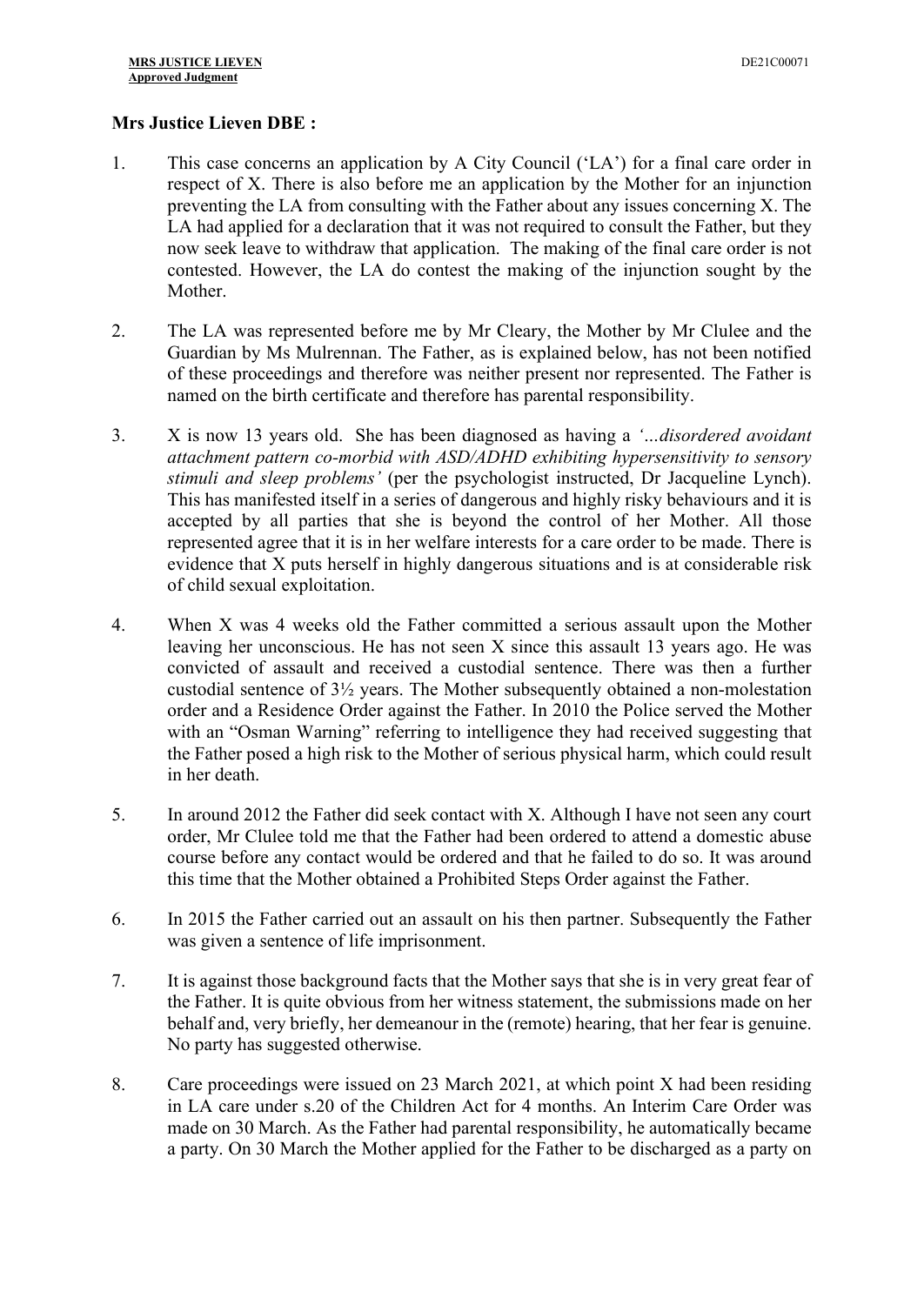the grounds of the risk he posed to the Mother and the fact that he had played no part in X's life since she was 4 weeks old.

- 9. On 22 April Judge Afzal determined that the Father should remain a party but should not be given notice of the proceedings or sent any documents. The LA agreed to do life story work with X, in part regarding her parent's relationship, and Dr Lynch, a psychologist, was instructed.
- 10. The LA's final evidence stated that it would be seeking an order under s.34(4) and an order under s.22 to allow them to dispense with the duty of keeping the Father informed as to matters relevant to X's care. The evidence said that the LA were seeking the s.34(4) order *"in recognition of the fact that it would inappropriate and potentially dangerous to promote contact between X and her birth father".*
- 11. The Mother's evidence supported the making of a Care Order and set out the grounds for her fear of the Father, both in respect of herself and X. The Guardian supported the making of a Care Order.
- 12. On 9 August the LA made an application for a declaration that they be discharged from duties to inform the Father under s.22. The matter was listed for a final hearing on 15 September 2021.
- 13. However, on 18 August the LA indicated that it had changed its position on s.22 and wished to withdraw its application. This was on the grounds that there was insufficient evidence to say that X was at risk of suffering significant harm if the Father was consulted.
- 14. The Mother then filed a Position Statement seeking to persuade the court not to give the LA leave to withdraw their application and seeking a declaration under the inherent jurisdiction that the LA was absolved of its duties under s.22 and s.26 of the Children Act, and seeking to include that members of the paternal family should also not be consulted.
- 15. The Guardian in effect supported the Mother's application but suggested that there should be no consultation with the Father without the Mother's consent and that if that consent was not forthcoming the LA could apply back to the court.
- 16. On 28 October 2021 HHJ Williscroft transferred the case to the High Court.
- 17. There are two interlinked, but factually separate issues before me. Firstly, whether the LA should retain either a duty or a discretion to consult the Father about any decisions made in respect of X; and secondly, what steps if any should be taken in respect of X having contact with the Father.
- 18. In respect of contact, Dr Lynch carried out a psychological assessment of X. Dr Lynch's report included the following:

*"[X] expressed a wish to have contact with her birth father but was not able to evidence that she was able to understand the pros and cons of this decision and balance the conflicting issues to come to an informed decision.*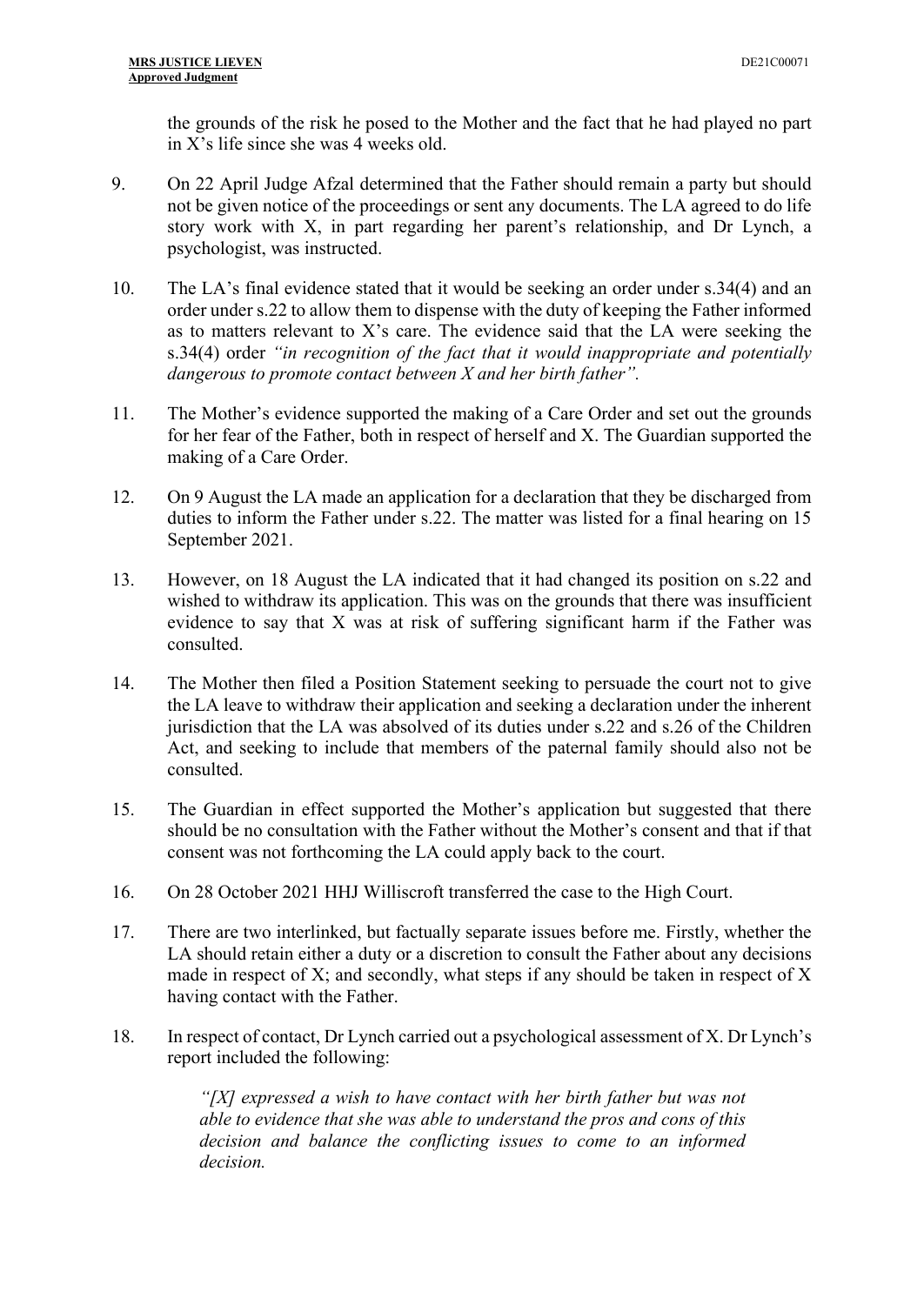*Most importantly [X] was not able to balance the potential emotional impact of contact with her father on herself or to think through the experience of seeing him in prison.* 

*Given this, whilst [X] is verbalising a desire to see her father, I do not feel that she is exhibiting the level of emotional competency to make this decision as an informed choice at this time, and it is therefore the responsibility of the professionals and adults in her life to determine if contact is in her best interest until she meets majority.*

*This decision would need to balance what a professional feels [X] would gain from contact with her father, and how this would add to her sense of self balanced with the potential destructive impact of trauma in seeing her father along with the potential for rejection. [X] is not emotional stable enough to manage contact at this time if the balance is not strongly in the positive for her."* 

19. I was told at the hearing that X has been having some contact with her paternal aunt, W. This has apparently gone well. The Mother is content for this contact to continue as she trusts W not to inform the Father or other family members. X has expressed an interest in having contact with her two paternal half-siblings. However, Mr Clulee told me that the Mother believes that these children have been adopted, so the issue of any contact with them may be an intensely sensitive one and not a matter I can consider in this judgment.

#### The Law

#### Statutory Duty to Consult a Parent

20. The duties of a local authority to consult with the parents of a child in their care are set out in sections 22 and 26 of the Children Act. Section 22(4) states:

> *"(4) Before making any decision with respect to a child whom they are looking after, or proposing to look after, a local authority shall, so far as is reasonably practicable, ascertain the wishes and feelings of—*

*….*

*(b) his parents* 

*regarding the matter to be decided.*

*….*

*(6) If it appears to a local authority that it is necessary, for the purpose of protecting members of the public from serious injury, to exercise their powers with respect to a child whom they are looking after in a manner which may not be consistent with their duties under this section, they may do so."* 

21. Section  $26(2)(d)(ii)$  and  $(i)(ii)$  specifies that regulations can be made on the involvement of parents in the reviews of a looked after child. The appropriate regulations are the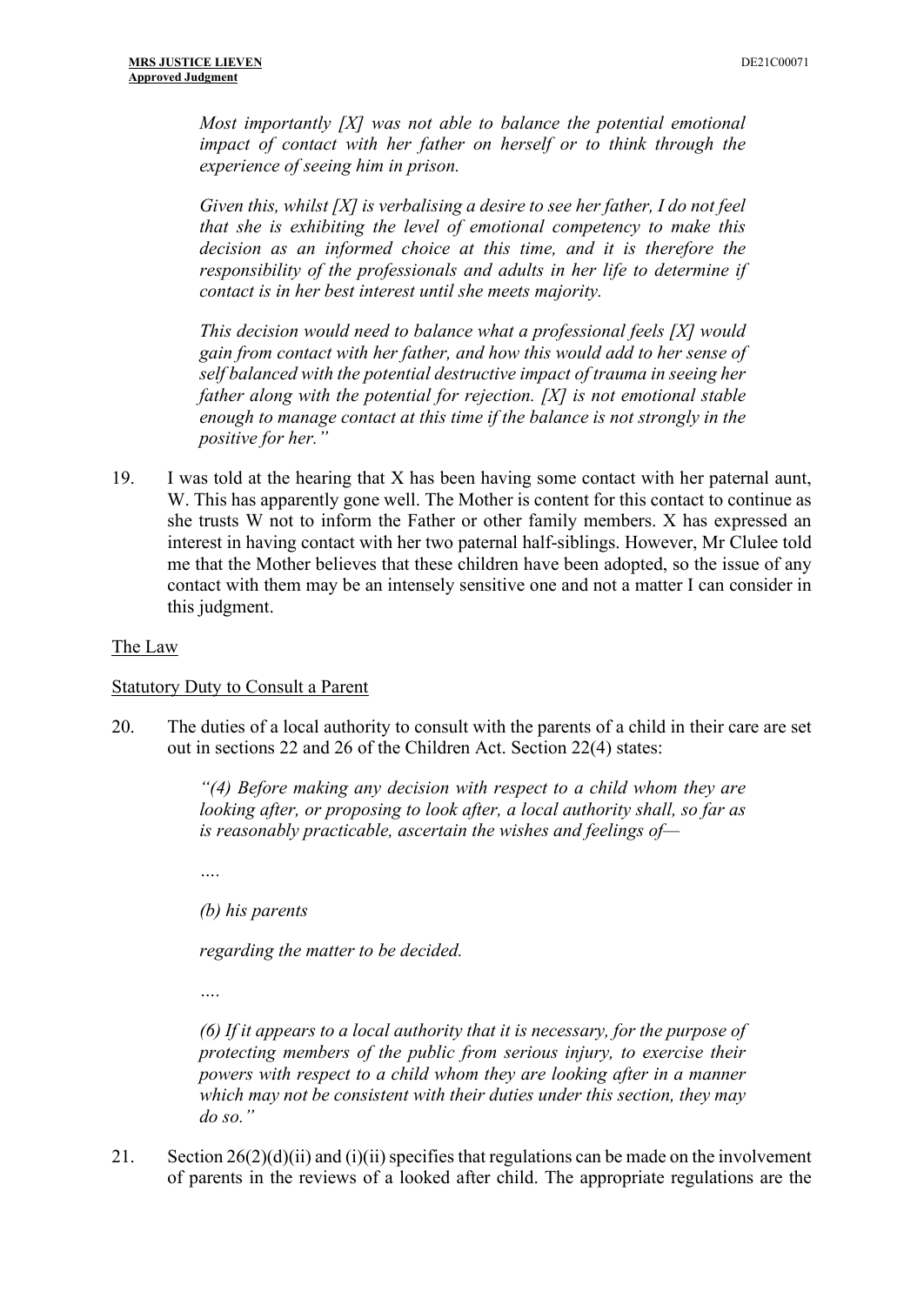Care Planning, Placement and Case Review Regulations (England) 2010 ('the regulations'). The regulations note that a parent must be provided with the local authority policy on review meetings (section  $34(2)(b)$ ). They also require that the Independent Reviewing Officer must ensure:

*"that, so far as reasonably practicable, the wishes and feelings of C's parents, or any person who is not C's parent but who has parental responsibility for C, [and the views of the appropriate person,] have been ascertained and taken into account' (section 36 (1) (c))."* 

22. Section 84 of the Children Act sets out the sanctions if the duties specified under the Act are not followed by a local authority:

> *"(1) If the Secretary of State is satisfied that any local authority has failed, without reasonable excuse, to comply with any of the duties imposed on them by or under this Act he may make an order declaring that authority to be in default with respect to that duty."*

- 23. The High Court may make 'a wide range of injunctions for the child's protection' under the inherent jurisdiction (per paragraph 1.3 of Practice Direction 12D of the Family Procedure Rules). There is no dispute in this case that an injunction could be granted under the inherent jurisdiction to stop the LA from informing the Father of any matters relating to X.
- 24. The parents of the subject child are automatic respondents to any application under the inherent jurisdiction (rule 12.3 of the Family Procedure Rules).
- 25. In *Re C (Care: Consultation with Parents Not in Child's Best Interests)* [2006] 2 FLR 787 the court considered a declaration to absolve a local authority of its duty to consult a father under s.22 and s.26 of the Children Act 1989. In this case the father had been convicted of sexually assaulting the subject child and remained in prison for this at the time of the final hearing. Coleridge J granted the declaration and made the following observations:
	- a) The matters to be considered on an application to remove the father as a party, or by extension not to serve the father with documents relating to the case, were similar to those to be taken into account when considering if the father should be consulted following a final care order [30];
	- b) The welfare interests of the subject child are the paramount consideration [31];
	- c) It is 'a very exceptional case' which would attract relief of the type sort, and the court would need to balance the competing rights of the father and the subject child to a private and family life [32];
	- d) In a case where there was no possibility of adoption, then the local authority would not be taking any 'very significant' decisions such as adoption or a move out of the country, and rather 'it is merely a question of the details of this child's life being worked out by the local authority under the umbrella of a care order' [34]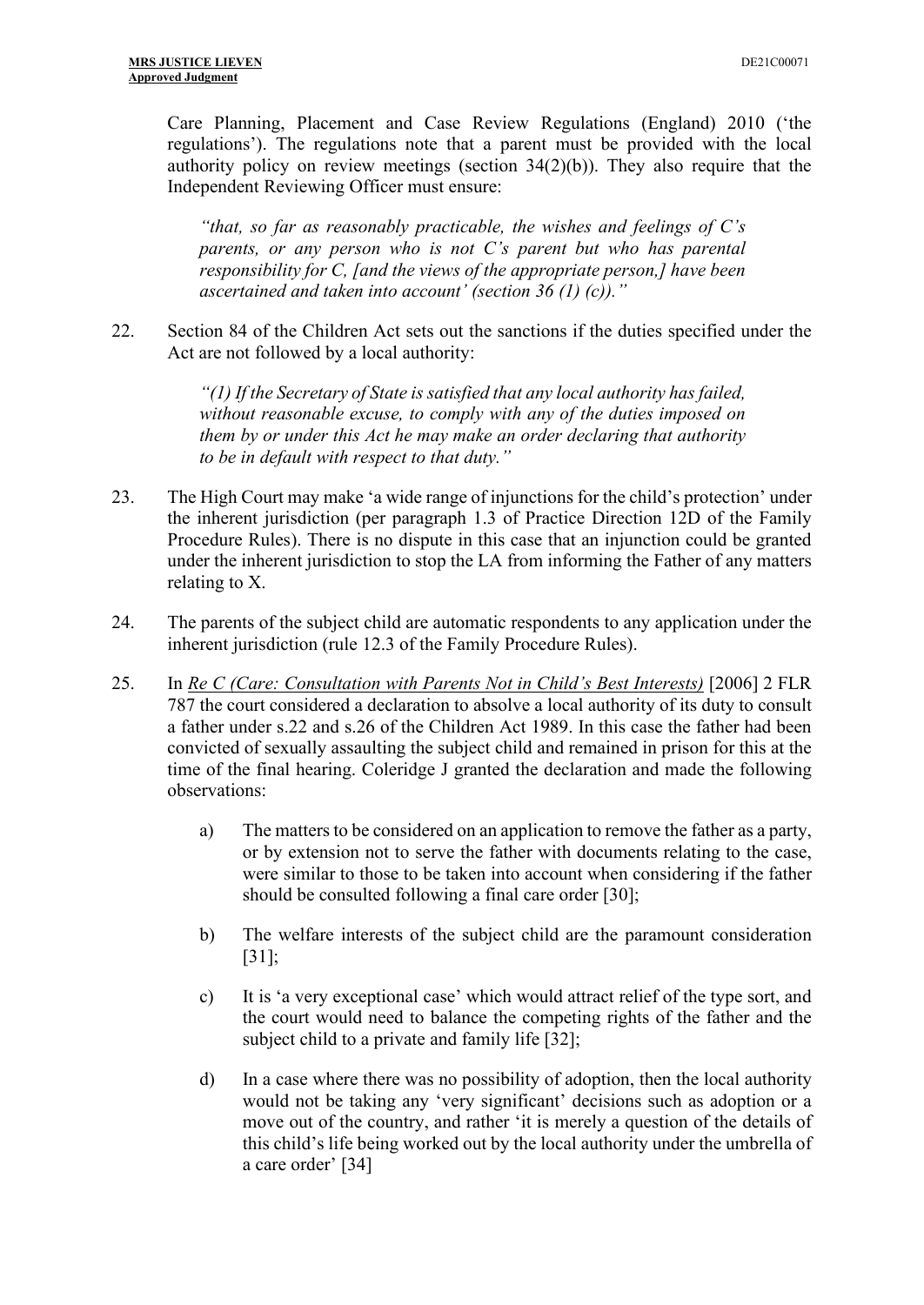- e) '…this father has, as matters stand, forfeited consideration of his rights in relation to making decisions about this child's future. I cannot think that he can usefully participate in discussions about what is in S's best interests in circumstances where he has in the past wholly disregarded them…' [35].
- 26. The decision in *Re C* was endorsed by Gwynneth Knowles J in *Re X and Y (Children)* [2018] 2 FLR 947. The father in that case had also been convicted of sexual offences against the subject children and was serving a lengthy prison sentence. Gwynneth Knowles J granted the declaration that the LA had no duty to consult the father, and said:

*"52. The breadth of section 26 of the Act was described by Hayden J in these terms [ Re O (A Child) [2015] EWCA Civ 1169]:* 

*"[27] … The objective of the process here is to ensure not only that there is proper planning but that the plan for the child continues to be the correct one, developing and evolving as the child's needs change. It is to fortify the rigour of review that the section imposes a wide-ranging duty to consult, not least with the parents. Even a parent who has behaved egregiously may nonetheless have some important contribution to make in the future. The requirement to solicit the views of a parent is not contingent upon a moral judgement of parental behaviour; it is there to promote the paramount objective of the statute as a whole, i.e. the welfare of the child. These duties are a statutory recognition of the need appropriately to fetter the corporate parent…"* 

*I accept that analysis and note that Hayden J agreed that a local authority could only be absolved from its duty to consult and to provide information to a parent in " exceptional circumstances ", approving the judgment of Coleridge J in Re C (Care: Consultation With Parents Not In Child's Best Interests) [2005] EWHC 3390 (Fam), [2006] 1 FLR 787 [see paragraphs 28 and 29 of Re O]."* 

27. In *Re X* the removal of the father as a party was considered, but the parties had agreed – following an indication from the court – that the father should be served with notice of the applications and a reduced bundle. The factual context in that case was plainly somewhat different from the present. The grounds for excluding him from information about the children turned on his conduct to them, and their welfare (and wishes). In the present case, the issue is rather the risks posed by the Father to the Mother and X, and the balance between the competing rights of the Father, Mother and X.

#### The position of the parties

- 28. The LA initially had made the application to be absolved of any duty to consult the Father. However, they subsequently changed their position, sought to withdraw that application and opposed the injunction sought by the Mother.
- 29. Mr Cleary made clear that the change in position was as a result of legal advice rather than any change in the view of the social work team. He referred to the competing Article 8 rights of the Father and of X, and to the Father's Article 6 rights. He submitted that the test, as set out in *Re X* and the cases referred to therein, is one of exceptional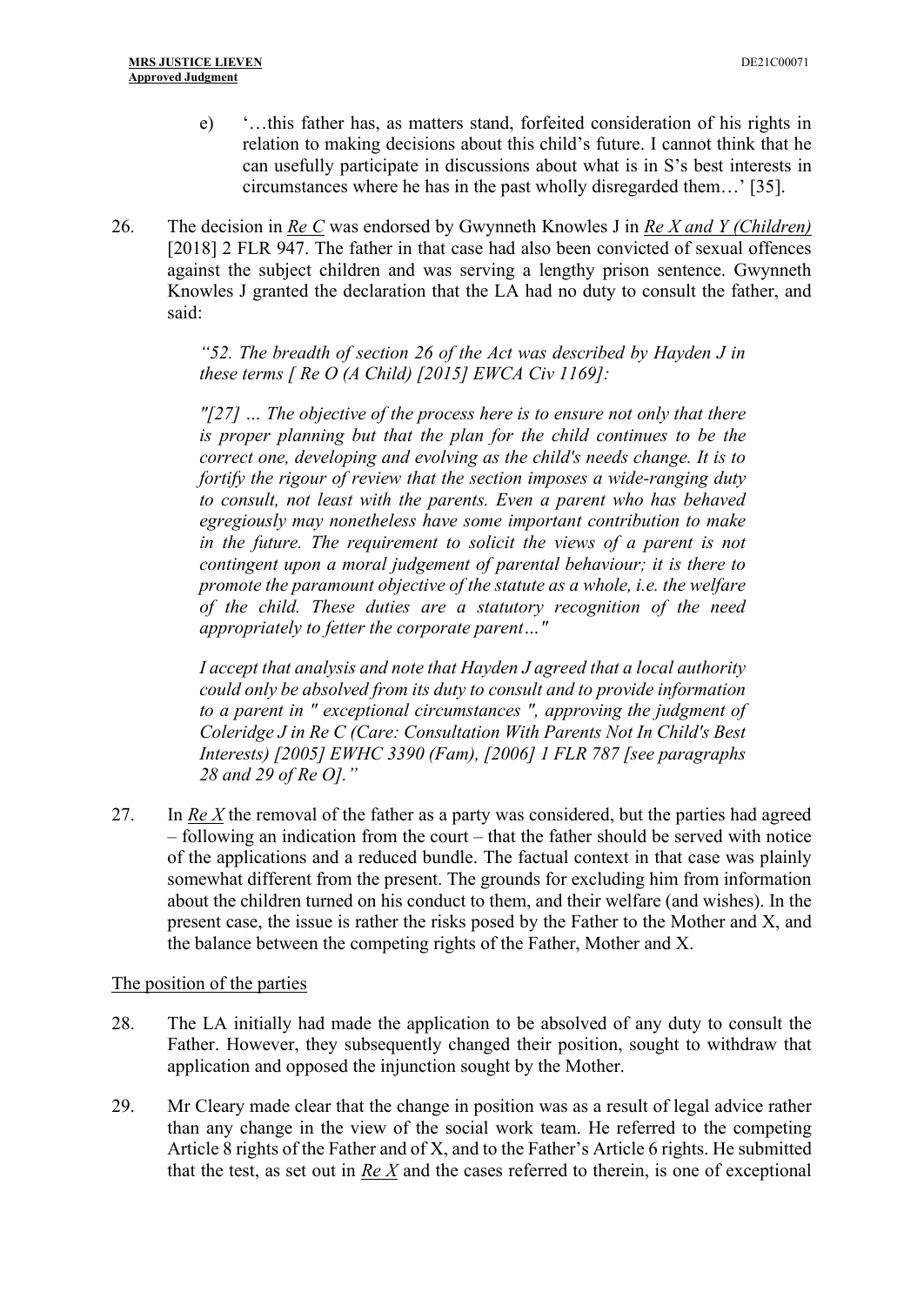circumstances to justify this level of interference in the Father's Article 8 rights. He submitted that although the facts of the case were "concerning" they did not amount to exceptional circumstances and, as such, the test was not met. He pointed to the fact that the Father had not made any threats to the Mother since at least 2010, and there was no direct evidence of risk to X as opposed to her mother.

- 30. Mr Clulee, on behalf of the Mother, referred to the Mother's evidence of her extreme fear of the Father. He pointed to the Judge's sentencing remarks and the unequivocal evidence of the Father's dangerousness. He accepted the test of exceptional circumstances being required but said the facts of this case met that test.
- 31. The Guardian supported the Mother's position.

### Conclusions

- $32.$  The Father is X's biological father and is named upon the birth certificate and therefore has parental responsibility. A decision that he should not be consulted or informed about matters relating to X is therefore prima facie an interference in his Article 8 rights.
- 33. However, in my view, relatively little weight should be given to the Father's Article 8 rights on the facts of this case. Firstly, he has not seen X since she was 4 weeks old, some 13 years ago, and has made very little effort to be involved in her life. As I understand it, he made one application for contact but then failed to undertake the domestic abuse work which the judge required. Therefore, his real-life involvement in X's life has been virtually non-existent. Although this may not entirely extinguish Article 8 rights, depending on the facts of the case, it must significantly diminish the weight that any court would give to them.
- 34. Secondly, when X was a very young age, the Father carried out a very serious assault on the Mother. This, together with his subsequent violence to another woman, has put the Mother in real and wholly justified fear of him. Those actions have themselves further undermined any reliance he could place upon his "family life" rights. Although the violence was exercised upon the Mother, rather than directly on X, it is by now generally accepted that domestic abuse between parents has a very serious impact on children within the family.
- 35. It follows from this that, in the words of Coleridge J, the Father has largely if not wholly forfeited his right to be involved in X's life and therefore his Article 8 rights in respect of her. Article 6 adds nothing at this stage as the decision was made by Judge Afzal, rightly in my view, that the Father should not be served with the documentation, which meant he could not make any submissions during the court process. The removal of his Article 6 rights in the present case is justified by the impact on the Mother's rights. The child's Article 6 rights were fully protected by the involvement of the Guardian.
- 36. There is however another aspect to this case which the LA appear to have left out of account, namely the Mother's Article 2 and Article 3 rights. The evidence shows beyond any doubt that the Father is a seriously dangerous man to those he wishes to harm. The police in 2010 were sufficiently concerned about the safety of the Mother as to serve her with an "Osman warning", not a step that the police undertake lightly.